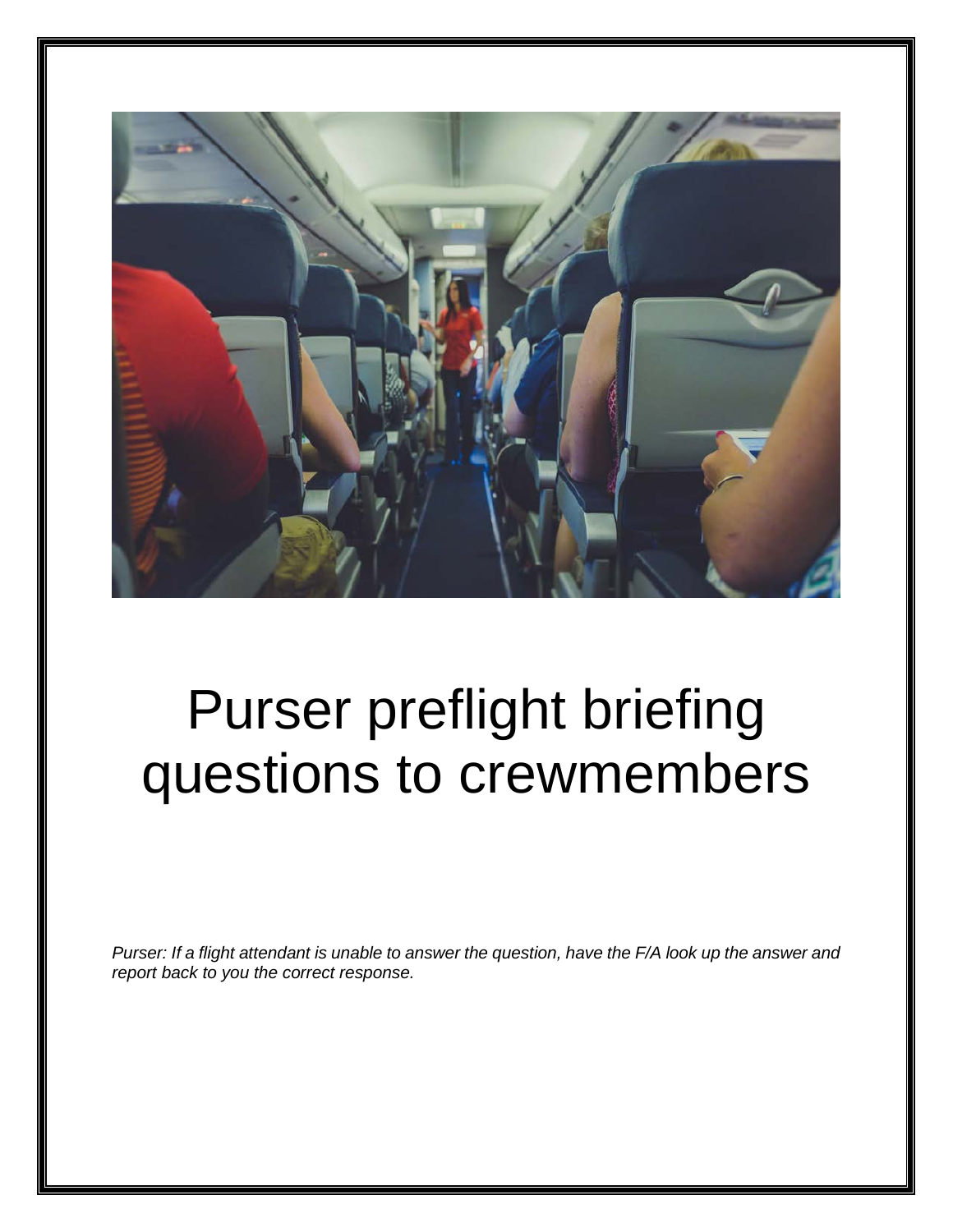- 1. What is our procedure in the event of a hijacking?
	- a. \_\_\_\_\_\_\_\_\_\_\_\_\_\_\_\_\_\_\_\_\_\_\_\_\_\_\_\_\_\_\_\_\_
- 2. Give examples of when Sterile Cockpit may be interrupted
	- a. When an unsafe condition exists in the cabin
	- b. You see fire coming from the engines
	- c. Passenger has a medical emergency
	- d. You see fluid leaking from the wing
	- e. You smell smoke/see fire developing in the cabin
- 3. During a Technical Stop with passengers on board, passengers must remain seated with their seatbelts:
	- a. Open
- 4. If you see an aircraft parked and the red rotating beacon is on, what does this indicate?
	- a. The aircraft is unsafe to approach. Either the engines are going to be started, or the engines have not yet spooled down to a safe level.
- 5. What are your required items for every flight?
	- a. Current flight attendant manual
	- b. Company ID
	- c. Full uniform
	- d. Wings
	- e. Working watch
	- f. Working flashlight
	- g. Passport
- 6. What signal will the cockpit give to indicate that landing is imminent ?
	- a. Pilot will cycle the same sign and you will hear some chime(s).
- 7. How many passenger information cards are required to be on board the aircraft?
	- a. One per seat
- 8. What are the requirements for passengers traveling with pest in the cabin? Not emotional support or service animals, only pets.
	- a. Must be in a kennel and stowed in accordance with carry-on baggage regulations;
	- b. Must have a current health certificate furnished by passenger;
	- c. Animal must remain in kennel throughout the flight;
	- d. Passengers with pets in kennels may not sit in exit row seats.
- 9. When a person is authorized to travel with a firearm on his person, what are two of the most important requirements that need to be accomplished/complied with?
	- a. Any individual on board with a weapon must know the identity and location of the other individual with a weapon.
	- b. No alcoholic beverages are to be served to any person traveling with a weapon, and the PIC will likely remind you of this requirement.
- 10. Give examples of types of persons who may not sit in an exit seat
	- a. Person is less than 15 years of age;
	- b. Passenger is unwilling to assist during an emergency;
	- c. The person lacks sufficient mobility, dexterity or strength in both arms, hands, or legs
- 11. What is the normal and overload capacity of the slide raft located at the R1 door?
	- a. Normal \_\_\_\_\_\_\_ Overload \_\_\_\_\_\_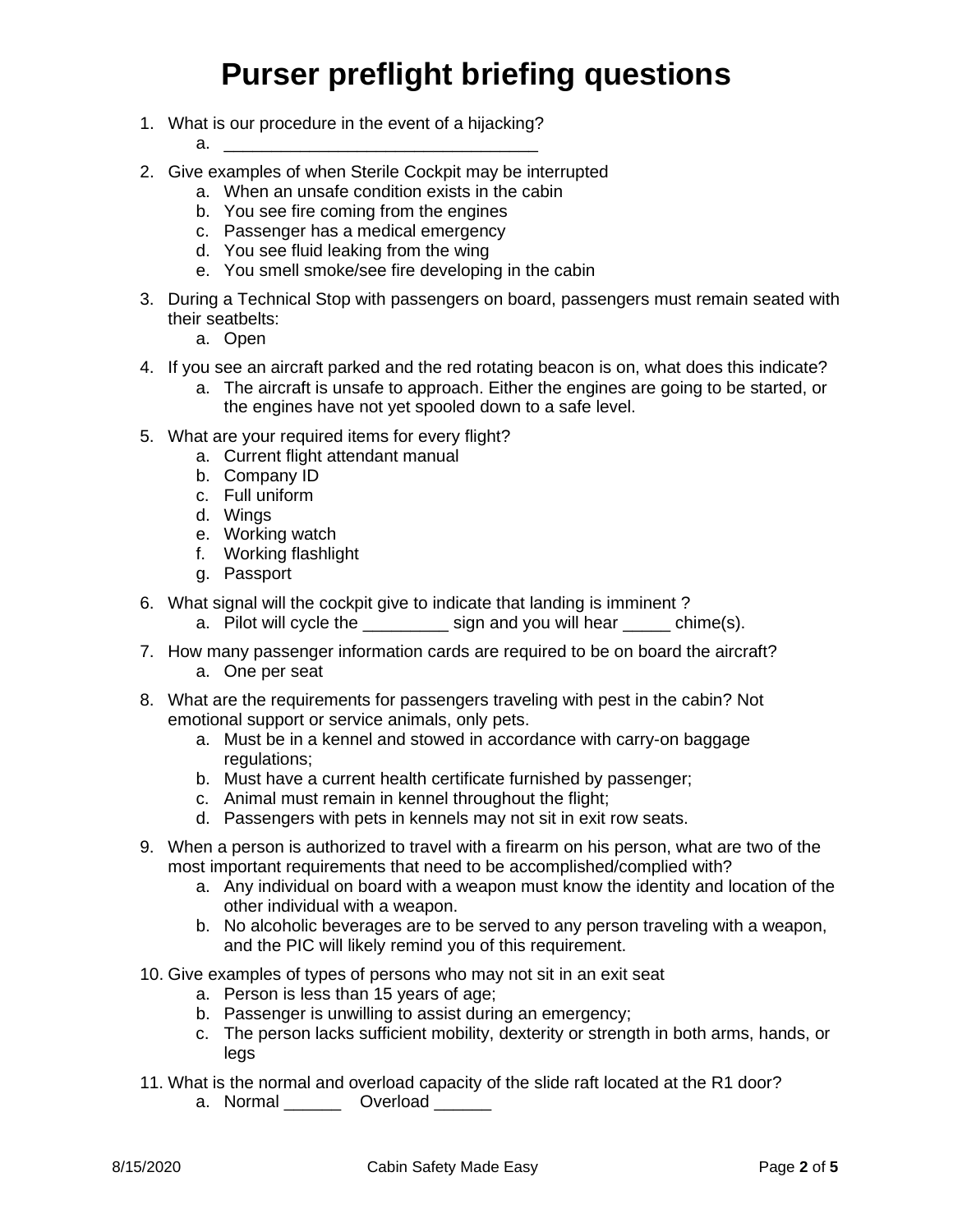- 12. After what age must a child be provided his own seat?
	- a. The day the child turns 2 years old.
- 13. When using a car seat, what direction should the seat be positioned when the child is 18 pounds? 28 pounds?
	- a. 18 pounds: facing aft;
	- b. 28 pounds: facing fwd.
		- i. Rule: less than 20 pounds, aft; greater than 20 pounds, fwd.
- 14. How many lap children are allowed in each fully occupied row of seats?
	- a. Usually one, but may have more, as long as the number of masks in the passenger service unit is not exceeded.
- 15. What should you do if you observe a passenger with an unauthorized weapon?
	- a. Notify the PIC the passenger seat number, name and national origin;
	- b. Describe the appearance of the passenger
	- c. Describe behavior of passenger
	- d. Do not attempt to confiscate the weapon!
- 16. When must an InFlight Irregularity Report be completed and by whom?
	- a. Whenever there is an unusual or emergency situation;
- 17. Where is the Least Risk Bomb Location on the AIRCRAFT?
	- a. Location on this aircraft:
- 18. What is the Time of Useful Consciousness at 35,000 feet during a decompression?
	- *a.* 30 60 seconds. *Keep in mind these times are approximate. Rapid/explosion decompression, and an individual's physical health all impact the TUC.*
- 19. Should the masks from a Passenger Service Unit accidentally drop, can the flight attendant repack the masks?
	- a. No. Leave the masks as they are (maintenance will repack them).
- 20. What are your command words in an evacuation?
	- a.
- 21. What conditions deem a flight attendant jumpseat inoperative?
	- a. Seat will not retract automatically;
	- b. Seatbelt/shoulder harness is missing or inoperative
	- c. Oxygen compartment is inoperative
- 22. Can a flight attendant declare death occurred to a passenger?
	- a. No. Only a doctor can declare death. Just make note of the time it appeared to occur.
- 23. What is the preflight requirement for the Halon extinguisher?
	- a. Required amount on board; secure in brackets;
	- b. Pin in place
	- c. Seal intact
	- d. Gauge in green zone.
- 24. How should you feel for heat coming from a potential fire that's not visible?
	- a. Use the back of your hand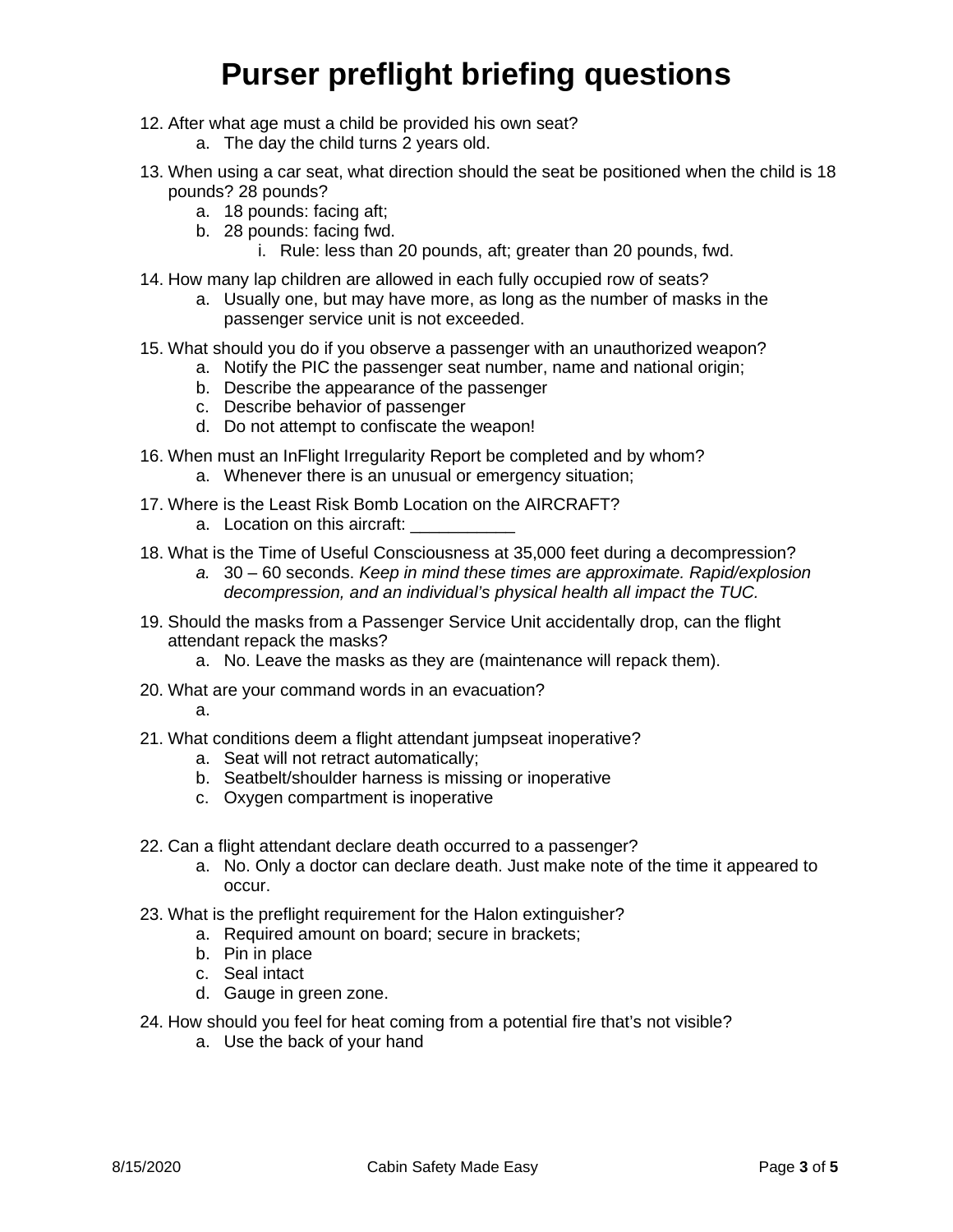- 25. What are the three classes of fires, the fuel for each type, and the appropriate fire extinguisher to be used?
	- a. Class A: ordinary combustibles: wood, paper, fabric.
		- i. Water extinguisher
	- b. Class B: Flammable liquids: grease, gasoline, kerosene, alcohol i. Halon extinguisher
	- c. Class C: Electrical: any energized electrical equipment, e.g. coffee makers, oven. i. Halon extinguisher
- 26. If you experienced a fire in the cockpit, what type of extinguisher must be used and what actions must the pilots take prior to extinguisher discharge?
	- a. Halon only, as there are many electrical components. Pilots must put on their oxygen masks and utilize 100% emergency flow.
- 27. When you preflight the emergency flashlight, how do you know if the battery has adequate power?
	- a. The red battery indicator light will flash every 3-4 seconds. Maximum time between flashes is 10 seconds. If the interval is more than 10 seconds, report it to the PIC.
- 28. Who is authorized to open the Emergency Medical Kit?
	- a. A licensed physician, certified Emergency Medical Technician (EMT), or Registered Nurse (RN).
		- i. A MedLink or similar medical service physician may authorize a Flight Attendant to open the fit and direct specific use if no physician is on board.
- 29. How many emergency oxygen masks are in passenger service units?
	- a. Passenger row of 2 seats: 3 masks.
	- b. Passenger row of 3 seats: 4 masks.
	- c. Passenger row of 4 seats, 5 masks.
	- d. Passenger row of 5 seats, 6 masks
	- e. F/A jumpseat area : 2 masks
	- f. Lavatories 2 masks
- 30. When utilizing a Portable Oxygen Bottle (POB) for first aid treatment, you must not let the  $O<sub>2</sub>$  indication drop below what pressure level, and for what reason?
	- a. Pressure must not fall below 500 p.s.i., as in the event of a decompression, the 500 p.s.i. would be for flight attendant post-decompression use.
- 31. What are the visible indicators of a First, Second, and Third degree burn and basic first aid to be provided?
	- a. First: skin is red; provide cool, wet compress
	- b. Second: skin is red and blistered; provide cool, wet compress
	- c. Third: skin is charred, clothing may be adhered to skin. Provide dry, sterile gauze.
- 32. How do you help treat air sickness?
	- a. Turn on passenger's air vent
	- b. Loosen tight clothing
	- c. Offer ice for passenger to suck on/chew